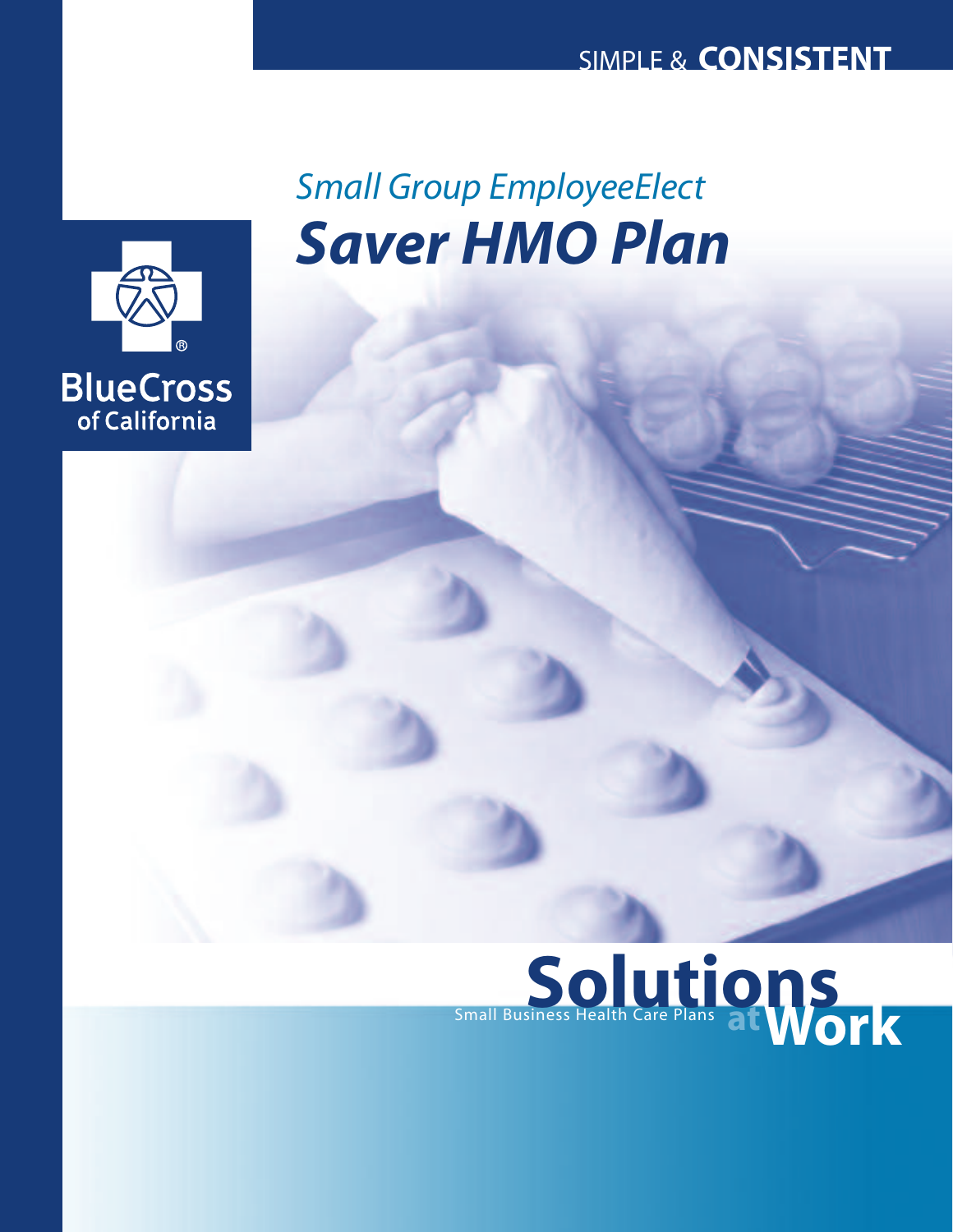### **Blue Cross …** *coverage you can trust.*

With Blue Cross of California, you're getting much more than a health plan. You're getting the financial strength and stability of a company you can trust. You're getting our rock solid reputation and over 65 years of experience. And, because we strive to be customer-focused in everything we do, you'll have the security of knowing we'll be there when you need us. Just call Small Group Customer Service at (800) 627-8797 and we'll be happy to help.

#### **Saver HMO … Low Premiums + High Benefits = An Affordable Solution.** *It's all about you.*

- **•** You get unlimited in-network covered benefits over your lifetime, while the coverage is in force
- **•** You pay low premiums and predictable out-of-pocket costs
- **•** You choose your medical group and primary care physician from our vast network
- **•** You get the convenience of no claims or paperwork

## Comprehensive **Coverage**

#### **Your plan is packed with valuable programs and services … Take advantage of these free resources:**

- **HealthyExtensions**<sup>SM</sup> provides information about 10-50% discounts on health and wellness products and services offered by independent vendors and practitioners
- **Baby Connection<sup>sM</sup>** helps you take positive steps in preparing for your new arrival
- **• Health Improvement Programs** support you in managing diabetes, asthma or congestive heart failure
- **• Healthy Living** powered by WebMD provides a wealth of personalized information to assist with understanding and managing health issues, making responsible health care decisions and reaching your health care goals

# **Costs. Predictable**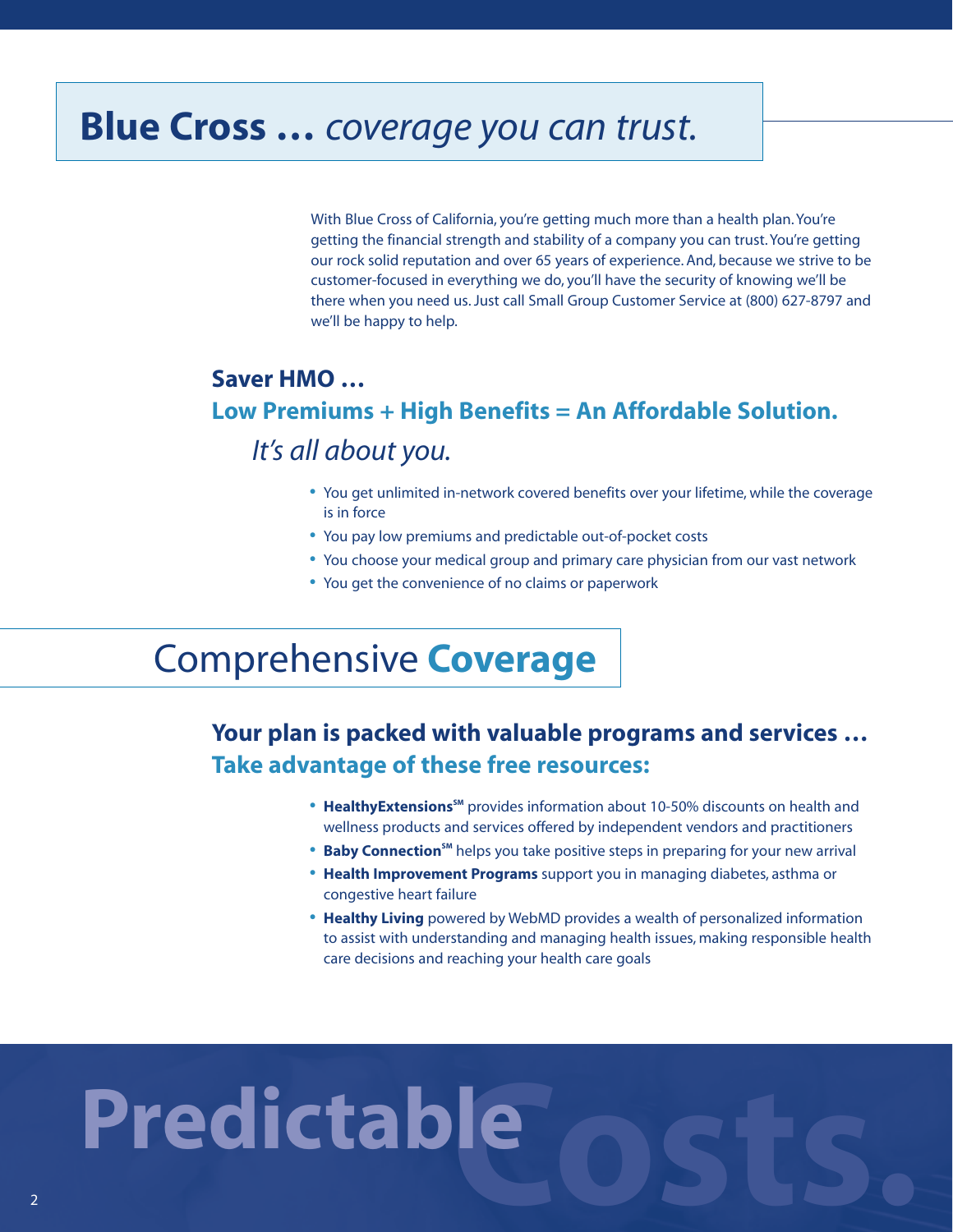# **It's Easy** *to use your plan.*

Your Blue Cross HMO plan coordinates health care services with you, a Participating Medical Group (PMG) or Independent Practice Association (IPA), and a Primary Care Physician.

#### **Choosing a Doctor**

When enrolling in this plan, you choose a doctor for yourself (and for each enrolled family member) from a PMG or IPA in our network. The doctor you choose is called your Primary Care Physician, and this doctor is responsible for managing your health care needs. Generally, Primary Care Physicians specialize in internal medicine, general practice, family practice or pediatrics.

#### **Getting Medical Care**

You simply call your Primary Care Physician when you need medical care. Also, women may go to an OB/GYN in our network without a referral. To receive plan benefits for care provided by other specialists, you will need a referral from your PMG or IPA before you receive the service. This includes hospitalization, except in emergencies.

#### **In an Emergency**

If you need emergency care, **call 911** or go to the nearest emergency room. If, as a result of the emergency condition, you are admitted to the hospital, you or a member of your family must notify your Primary Care Physician within 48 hours.

#### **Blue Cross SpeedyReferral**SM **& Blue Cross DirectAccess Programs**

Many medical groups participate in these two programs. The Blue Cross SpeedyReferral program makes the referral process faster and easier. The Blue Cross DirectAccess program allows you to self-refer to participating specialists in allergy, dermatology, and ear/nose/throat health conditions. Confirm your PMG's or IPA's participation in the program before contacting the specialists directly.

# **s.** The Saver HMO Plan.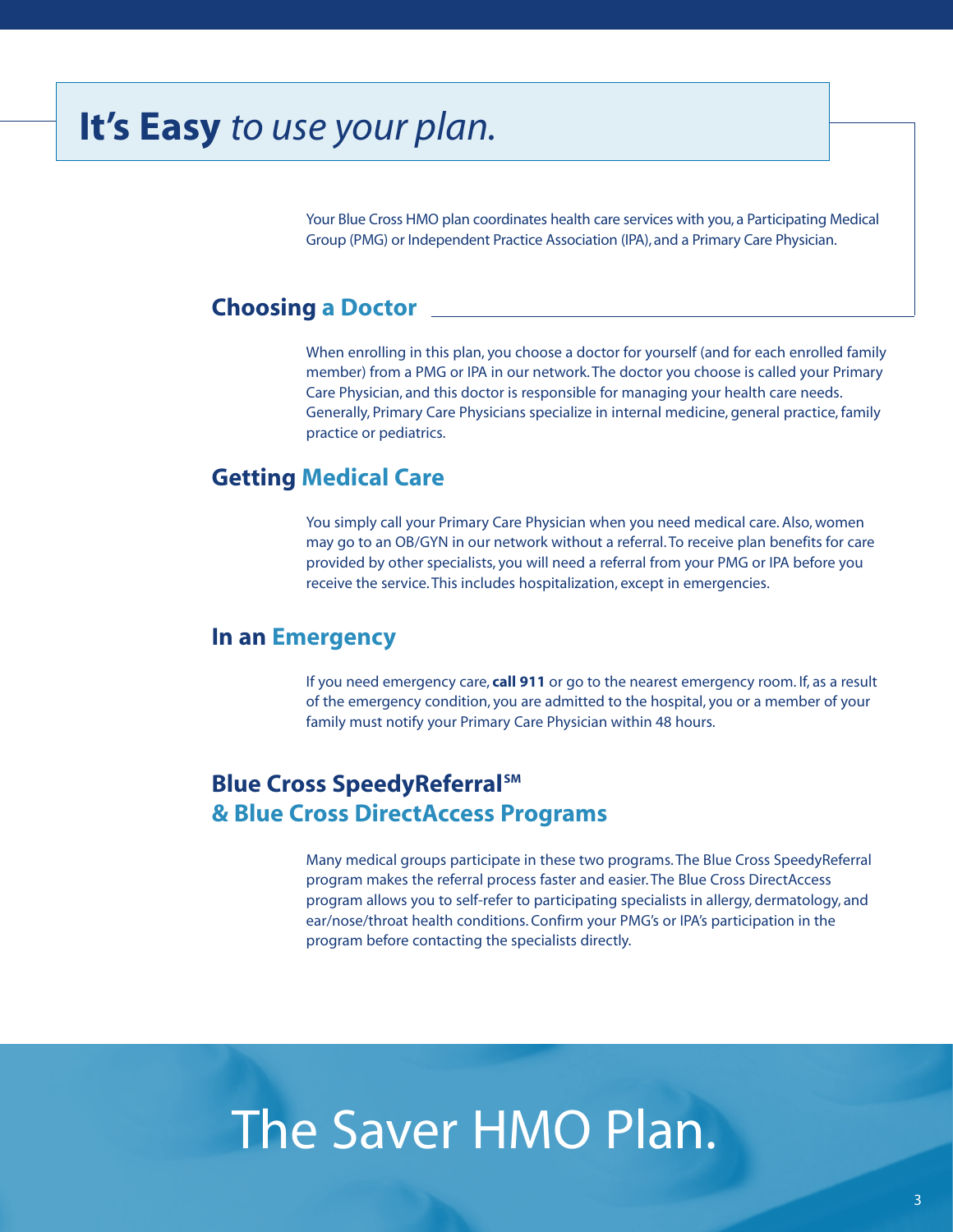#### **SMALL GROUP Saver HMO Plan**

*All amounts listed are the member's responsibility to pay after deductibles, unless otherwise noted.*

| <b>CORE FEATURES</b>                                                                                                                                                                                                                                      | <b>IN-NETWORK</b>                                                                                                                                                                                                                                                                                                                                                                                                                                                     | <b>OUT-OF-NETWORK</b>                                                                                                                                                                                                                          |
|-----------------------------------------------------------------------------------------------------------------------------------------------------------------------------------------------------------------------------------------------------------|-----------------------------------------------------------------------------------------------------------------------------------------------------------------------------------------------------------------------------------------------------------------------------------------------------------------------------------------------------------------------------------------------------------------------------------------------------------------------|------------------------------------------------------------------------------------------------------------------------------------------------------------------------------------------------------------------------------------------------|
| <b>Annual Deductible</b>                                                                                                                                                                                                                                  | \$1,500 per member<br>Applies to inpatient and outpatient facility<br>services, ambulatory surgical centers and<br>dialysis centers except medical emergencies                                                                                                                                                                                                                                                                                                        | Not applicable                                                                                                                                                                                                                                 |
| <b>Lifetime Covered Charges</b><br><b>Paid by Blue Cross</b>                                                                                                                                                                                              | Unlimited<br>(in-network only, unless medical emergency)                                                                                                                                                                                                                                                                                                                                                                                                              | Not applicable                                                                                                                                                                                                                                 |
| <b>Annual Out-of-Pocket Maximum</b> <sup>1</sup><br>Per family amount is aggregate, i.e., when<br>one or more family members' eligible<br>covered expenses (combined) meet this<br>amount, the requirement is satisfied for all<br>covered family members | \$2,250 per member,<br>\$4,500 per family (one or more<br>members-aggregate)<br>Certain member payments do not apply                                                                                                                                                                                                                                                                                                                                                  | Not applicable                                                                                                                                                                                                                                 |
| <b>Office Visits</b><br>Includes office visits for maternity<br>Not subject to annual deductible                                                                                                                                                          | $$20$ copay                                                                                                                                                                                                                                                                                                                                                                                                                                                           | Not covered                                                                                                                                                                                                                                    |
| <b>Other Professional Services</b><br>Includes maternity, diagnostic lab and X-ray                                                                                                                                                                        | No charge                                                                                                                                                                                                                                                                                                                                                                                                                                                             | Not covered                                                                                                                                                                                                                                    |
| <b>Hospital Inpatient Facility Services</b><br>Preservice Review required                                                                                                                                                                                 | No charge after annual deductible                                                                                                                                                                                                                                                                                                                                                                                                                                     | Not covered, except for emergency services                                                                                                                                                                                                     |
| <b>Hospital Inpatient Professional Services</b><br>(lab, physician, anesthesia)                                                                                                                                                                           | No charge                                                                                                                                                                                                                                                                                                                                                                                                                                                             | Not covered, except for emergency services                                                                                                                                                                                                     |
| <b>Outpatient Facility Services</b><br>Preservice Review required for certain<br>services and procedures                                                                                                                                                  | No charge after annual deductible                                                                                                                                                                                                                                                                                                                                                                                                                                     | Not covered, except for emergency services                                                                                                                                                                                                     |
| <b>Ambulatory Surgical Centers and</b><br><b>Dialysis Centers</b><br><b>Preservice Review required</b>                                                                                                                                                    | No charge after annual deductible                                                                                                                                                                                                                                                                                                                                                                                                                                     | Not covered, except for emergency services                                                                                                                                                                                                     |
| <b>Prescription Drugs<sup>2</sup></b><br>30-day supply retail;<br>up to a 60-day supply available<br>through mail order<br>Not subject to annual deductible                                                                                               | Generic: \$10 copay<br>Brand-name if generic not available:<br>\$25 copay after \$150 brand-name<br>prescription drug deductible<br>Brand-name if generic is available:<br>\$10 copay plus the difference in cost<br>between brand-name drug and generic<br>equivalent after \$150 brand-name<br>prescription drug deductible<br>Self-injectable (except insulin):<br>30% of negotiated fee (subject to brand-name<br>prescription drug deductible,<br>if applicable) | 50% of drug limited fee schedule plus 100%<br>of excess charges if filled within California<br>after annual \$150 brand-name prescription<br>drug deductible per member, in-network<br>and out-of-network combined<br>Mail order not available |

<sup>1</sup> Services that do not apply to the annual out-of-pocket maximum include, but are not limited to: copay paid or the brand-name prescription drug deductible applied *under the pharmacy benefit; infertility copay; copay for not obtaining preservice review; non-covered services.*

<sup>2</sup> Infertility Drugs: Infertility drug lifetime maximum Blue Cross payment \$1,500 in-network and out-of-network combined. All drugs: if a member selects a brand-name *drug when a generic equivalent drug is available, even if the physician writes a "dispense as written" or "do not substitute" prescription, the member will be responsible for the generic copay plus the difference in cost between the brand-name drug and the generic equivalent drug. The amount paid does not apply to the member's brand-name deductible.*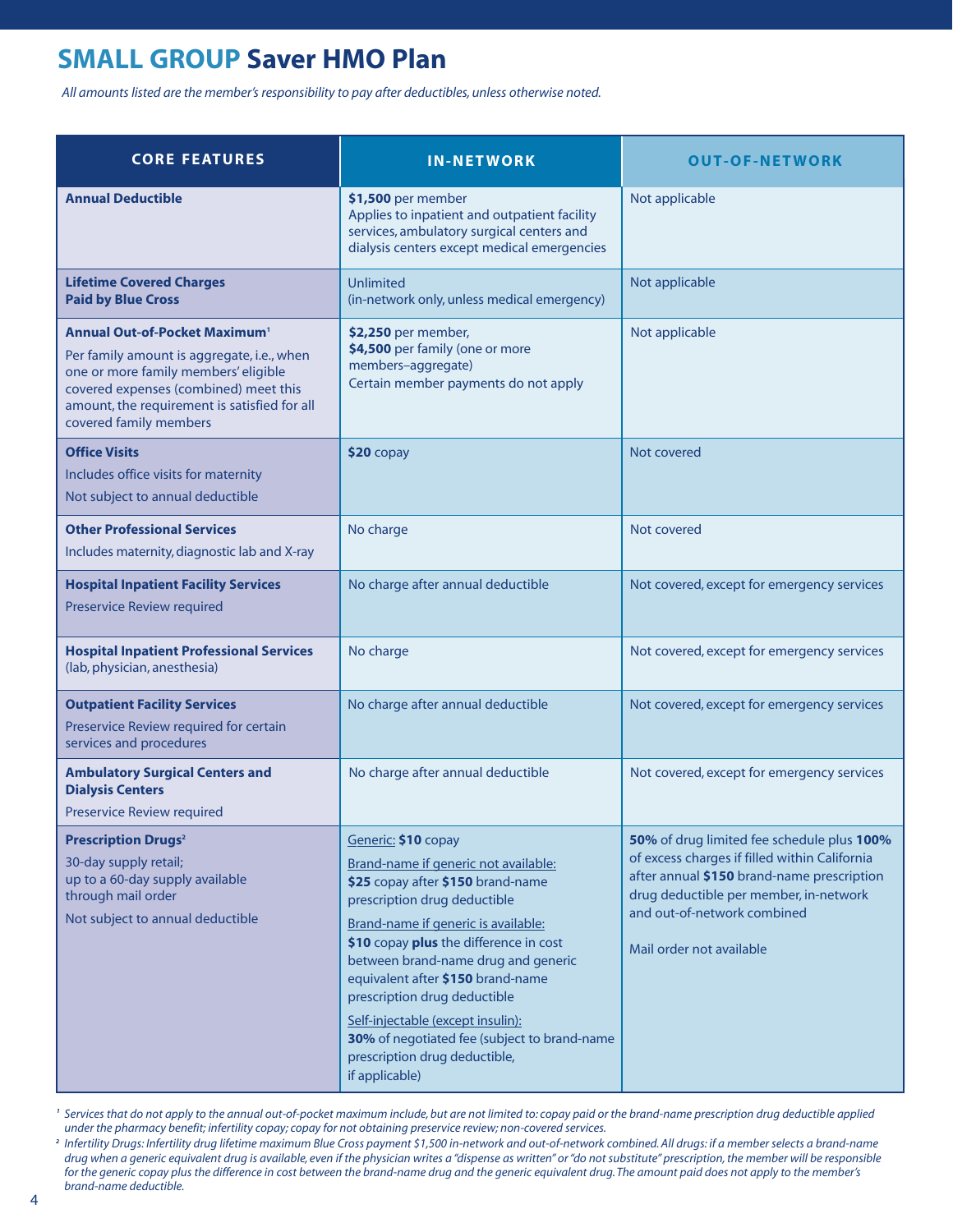#### **SMALL GROUP Saver HMO Plan**

*This is an overview of coverage. A comprehensive description of coverage, benefits and limitations is contained in the Combined Evidence of Coverage and Disclosure Form. Review the Exclusions and Limitations prior to applying for coverage.*

| <b>ADDITIONAL FEATURES</b>                                                                                | <b>IN-NETWORK</b>                                                                                           | <b>OUT-OF-NETWORK</b>                                                                              |
|-----------------------------------------------------------------------------------------------------------|-------------------------------------------------------------------------------------------------------------|----------------------------------------------------------------------------------------------------|
| <b>Well Baby Immunizations and</b><br><b>Adult Screening Tests</b><br>Not subject to annual deductible    | \$20 copay per office visit                                                                                 | Not covered                                                                                        |
| <b>Emergency Care</b><br>• Professional Services<br>• Facility Fees<br><b>Ambulance</b>                   | No charge<br>\$100 emergency room<br>copay - waived if admitted<br>No charge if ordered by the Primary Care | No charge<br>\$100 emergency room<br>copay - waived if admitted<br>Not covered, except for certain |
| <b>Skilled Nursing Facility</b>                                                                           | Physician or in an emergency<br>No charge                                                                   | emergency services or authorized referral<br>Not covered                                           |
| 100 days per year in a two-bed room<br><b>Preservice Review required</b>                                  |                                                                                                             |                                                                                                    |
| <b>Home Health Care</b><br>Up to 3 two-hour visits per day<br>Preservice Review required                  | No charge if ordered by the<br><b>Primary Care Physician</b>                                                | Not covered                                                                                        |
| <b>Physical/Occupational Therapy</b><br>Up to 60 consecutive days following an<br>illness or injury       | No charge if ordered by the<br><b>Primary Care Physician</b>                                                | Not covered                                                                                        |
| <b>Chemical Dependency/Inpatient*</b><br>Detoxification for alcohol or<br>drug abuse (acute stage only)   | No charge after annual deductible                                                                           | Not covered                                                                                        |
| <b>Mental Health/Outpatient</b><br><b>Professional Services*</b><br>One visit per day, 20 visits per year | $$20$ copay                                                                                                 | Not covered                                                                                        |
| <b>Infusion Therapy/Chemotherapy</b><br><b>Preservice Review required</b>                                 |                                                                                                             |                                                                                                    |
| • Professional Services<br>• Facility Fees                                                                | No charge<br>No charge after annual deductible                                                              | Not covered<br>Not covered                                                                         |
| <b>Infertility Services</b><br>Limited to services related to testing                                     | 50% copay                                                                                                   | Not covered                                                                                        |

*\* Except for coverage of severe mental illness and serious emotional disturbances of a child.*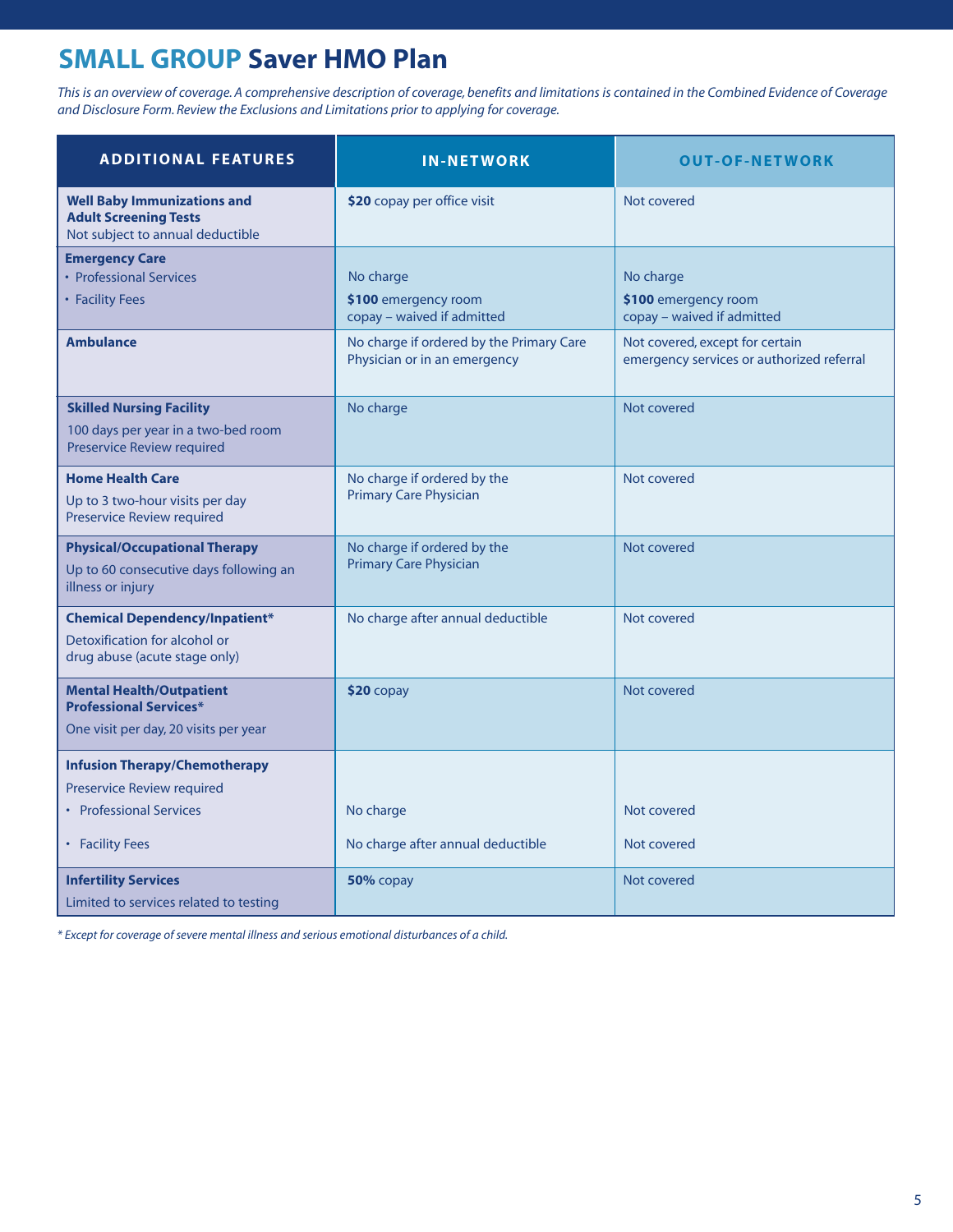#### **Exclusions and Limitations**

Following is an abbreviated list of exclusions and limitations; please see the Combined Evidence of Coverage and Disclosure Form for comprehensive details.

- **•** Any amounts in excess of maximums stated in the Combined Evidence of Coverage and Disclosure Form.
- **•** Services or supplies that are not medically necessary.
- **•** Services received before your effective date.
- **•** Services received after your coverage ends.
- **•** Any conditions for which benefits can be recovered under any workers' compensation, employers' liability law or occupational disease law.
- **•** Services you receive for which you are not legally obligated to pay.
- **•** Services for which no charge is made to you in the absence of insurance coverage.
- **•** Services not listed as covered in the Combined Evidence of Coverage and Disclosure Form.
- **•** Services from relatives.
- **•** Vision care except as specifically stated in the Combined Evidence of Coverage and Disclosure Form.
- **•** Eye surgery performed solely for the purpose of correcting refractive defects.
- **•** Hearing aids
- **•** Sex changes.
- **•** Dental and orthodontic services except as specifically stated in the Combined Evidence of Coverage and Disclosure Form.
- **•** Cosmetic surgery.
- **•** Routine physical examinations except as specifically stated in the Combined Evidence of Coverage and Disclosure Form.
- **•** Treatment of mental or nervous disorders (including nicotine use) or psychological testing, except as specifically stated in the Combined Evidence of Coverage and Disclosure Form.
- **•** Custodial care.
- **•** Experimental or investigational services.
- **•** Services provided by a local, state or federal government agency, unless you have to pay for them.
- **•** Diagnostic admissions.
- **•** Telephone or facsimile machine consultations.
- **•** Personal comfort items.
- **•** Health club memberships.
- **•** Any services to the extent you are entitled to receive Medicare benefits for those services without payment of additional premium for Medicare coverage.
- **•** Food supplements, except for formulas and special food products to prevent complications of phenylketonuria (PKU).
- **•** Genetic testing for non-medical reasons or when there is no medical indication or no family history of genetic abnormality.
- **•** Outdoor treatment programs.
- **•** Replacement of prosthetics and durable medical equipment when lost, stolen or damaged.
- **•** Any services or supplies provided in connection with a surrogate pregnancy.
- **•** Immunizations for travel outside the United States.
- **•** Educational services except as specifically stated in the Combined Evidence of Coverage and Disclosure Form.
- **•** Infertility services (including sterilization reversal) except as specifically stated in the Combined Evidence of Coverage and Disclosure Form.
- **•** Care provided in a non-contracting hospital.
- **•** Private duty nursing.
- **•** Services primarily for weight reduction except medically necessary treatment of morbid obesity.
- **•** Outpatient drugs, medications or other substances dispensed or administered in any outpatient setting.
- **•** Contraceptive devices unless your physician determines that oral contraceptive drugs are not medically appropriate.
- **•** Care not authorized by your PMG or IPA.
- **•** Amounts in excess of customary and reasonable charges for care rendered by a non-participating provider without a referral from your PMG or IPA.
- **•** Rehabilitative care, such as physical therapy, occupational therapy and speech therapy, except as specifically stated in the Combined Evidence of Coverage and Disclosure Form.
- **•** Conditions of the jaw or teeth secondary to malocclusion or orthognathic conditions.
- **•** Growth hormone treatment.
- **•** Acupuncture/acupressure.
- **•** Durable Medical Equipment except as specifically stated in the Combined Evidence of Coverage and Disclosure Form.

#### **General Provisions**

#### **Member Privacy**

Our complete *Notice of Privacy Practices* provides a comprehensive overview of the policies and practices we enforce to preserve our members' privacy rights and control use of their health care information, including: the right to authorize release of information; the right to limit access to medical information; protection of oral, written and electronic information; use of data; and information shared with employers. This notice can be downloaded from our Web site at www.bluecrossca.com or obtained by calling Small Group Customer Service at (800) 627-8797.

#### **Utilization Review**

The Blue Cross Utilization Review Program helps members receive coverage for appropriate treatment in the appropriate setting. Four review processes are included: 1) Preservice Review assesses medical necessity before services are provided; 2) Admission Review determines at the time of admission if the stay or surgery is Medically Necessary in the event Preservice Review is not conducted; 3) Continued Stay Review determines if a continued stay is Medically Necessary; 4) Retrospective Review determines if the stay or surgery was Medically Necessary after care has been provided if none of the first three reviews were performed. Utilization Review is not the practice of medicine or the provision of medical care to you. Only your doctor can provide you with medical advice and medical care.

#### **Grievances**

All complaints and disputes relating to a member's coverage must be resolved in accordance with Blue Cross' grievance procedure. You can report your grievance by phone or in writing; see your Blue Cross ID card for the appropriate contact information. All grievances received by Blue Cross that cannot be resolved by phone (when appropriate) to the mutual satisfaction of the member and Blue Cross will be acknowledged in writing, together with a description of how Blue Cross proposes to resolve the grievance. Grievances that

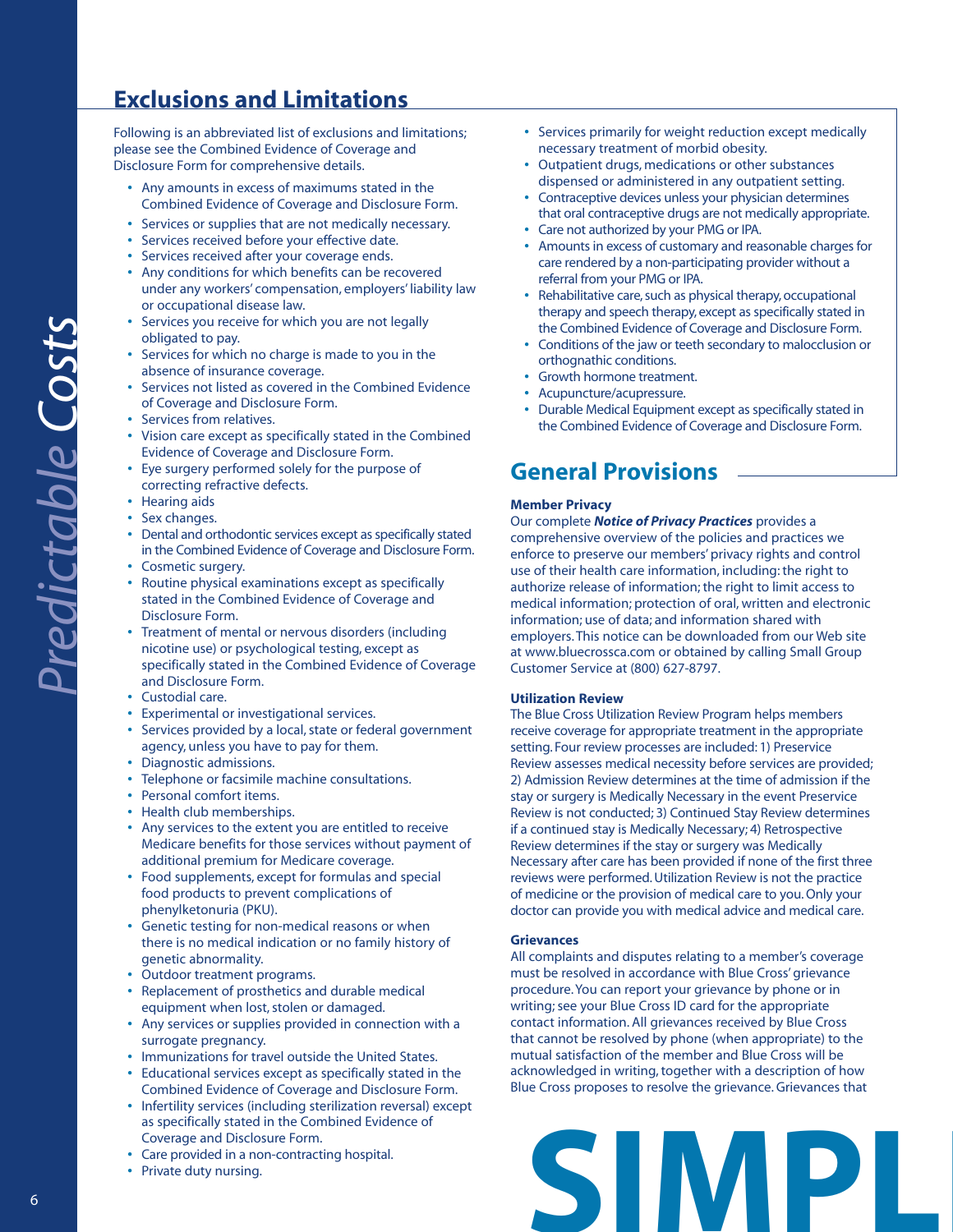cannot be resolved by these procedures shall be resolved as indicated through binding arbitration, or if the plan you are covered under is subject to the Employee Retirement Income Security Act of 1974 (ERISA), in compliance with ERISA rules.

If the group is subject to ERISA, and a member disagrees with Blue Cross' proposed resolution of a grievance, the member may submit an appeal by phone or in writing, by contacting the phone number or address printed on the letterhead of the Blue Cross response letter.

For the purposes of ERISA, there is one level of appeal. For urgent care requests for benefits, Blue Cross will respond within 72 hours from the date the appeal is received. For pre-service requests for benefits, the member will receive a response within 30 calendar days from the date the appeal is received. For post-service claims, Blue Cross will respond within 60 calendar days from the date the appeal is received.

If the member disagrees with Blue Cross' decision on the appeal, the member may elect to have the dispute settled through alternative resolution options, such as voluntary binding arbitration.

#### **Department of Managed Health Care**

The California Department of Managed Health Care (DMHC) is responsible for regulating health care service plans. If you have a grievance against your health plan, you should first telephone your health plan at (800) 627-8797 and use your health plan's grievance process before contacting the DMHC. Utilizing this grievance procedure does not prohibit any potential legal rights or remedies that may be available to you. If you need help with a grievance involving an emergency, a grievance that has not been satisfactorily resolved by your health plan, or a grievance that has remained unresolved for more than 30 days, you may call the DMHC for assistance.Your case may also be eligible for an Independent Medical Review (IMR). If you are eligible for IMR, the IMR process will provide an impartial review of medical decisions made by a health plan related to the medical necessity of a proposed service or treatment, coverage decisions for treatments that are experimental or investigational in nature, and payment disputes for emergency or urgent medical services. The DMHC also has a toll-free telephone number (888-HMO-2219), and TDD line (877-688-9891) for the hearing- and speech-impaired. The department's Internet Web site, www.hmohelp.ca.gov, has complaint forms, IMR application forms and instructions online.

#### **Binding Arbitration**

If the plan is subject to ERISA, any dispute involving an adverse benefit decision must be resolved under ERISA claims procedure rules, and is not subject to mandatory binding arbitration. Members may pursue voluntary binding arbitration after they have completed an appeal under ERISA rules. If the member has another dispute that does not involve an adverse benefit decision, or if the group does not provide a plan that is subject to ERISA, the following provisions apply: Any dispute between the employer and/or the member and Blue Cross must be resolved by binding arbitration (not by lawsuit or trial by jury or other court process, except as California law provides for judicial review of arbitration proceedings), if the amount in dispute exceeds the jurisdictional limit of the Small Claims Court. Under this coverage, both the member and Blue Cross

are giving up the right to participate in class arbitration or have any dispute decided in a court of law before a jury.

#### **Medicare**

Under TEFRA/DEFRA, Medicare is the primary coverage for groups of less than 20 employees. Blue Cross coverage is considered primary coverage for groups of 20 or more employees. This Blue Cross coverage is not a supplement to Medicare, but provides benefits according to the non-duplication of Medicare clause.

If Medicare is a member's primary health plan, Blue Cross will not provide benefits that duplicate any benefits you are entitled to receive under Medicare.This means that when Medicare is the primary health coverage, benefits are provided in accordance with the benefits of the plan, less any amount paid by Medicare. If you are entitled to Part A, B, C or D of Medicare, you will be eligible for nonduplicate Medicare coverage, with supplemental coordination of benefits. However, if you are required to pay the Social Security Administration an additional premium for any part of Medicare, then the above policy will only apply if you are enrolled in that part of Medicare. Note: Medicare-eligible employees/dependents enrolled in plans where Medicare is primary may obtain an Individual Blue Cross of California Medicare Supplement plan with the pre-existing condition exclusion waived.

#### **Coordination of Benefits**

The benefits of a member's plan may be reduced if the member has other group health, dental, drug or vision coverage, so that benefits and services the member receives from all group coverages do not exceed 100 percent of the covered expense.

#### **Third-Party Liability**

If a member is injured, the responsible party may be legally obligated to pay for medical expenses related to that injury. Blue Cross may recover benefits paid for medical expenses if the member recovers damages from a legally liable third-party.Examples of third-party liability situations include car accidents and work-related injuries.

#### **Voiding Coverage for False and Misleading Information**

False or misleading information or failure to submit any required enrollment materials may form the basis for voiding coverage from the date a plan was issued or retroactively adjusting the premium to what it would have been if the correct information had been furnished. No benefits will be paid for any claim submitted if coverage is made void. Premiums already paid for the time period for which coverage was rescinded will be refunded, minus any claims paid.

#### **Incurred Medical Care Ratio**

As required by law, we are advising you that Blue Cross of California and its affiliated companies' incurred medical care ratio for 2005 was 80.87 percent. This ratio was calculated after provider discounts were applied.

7

# **LE** & Consistent